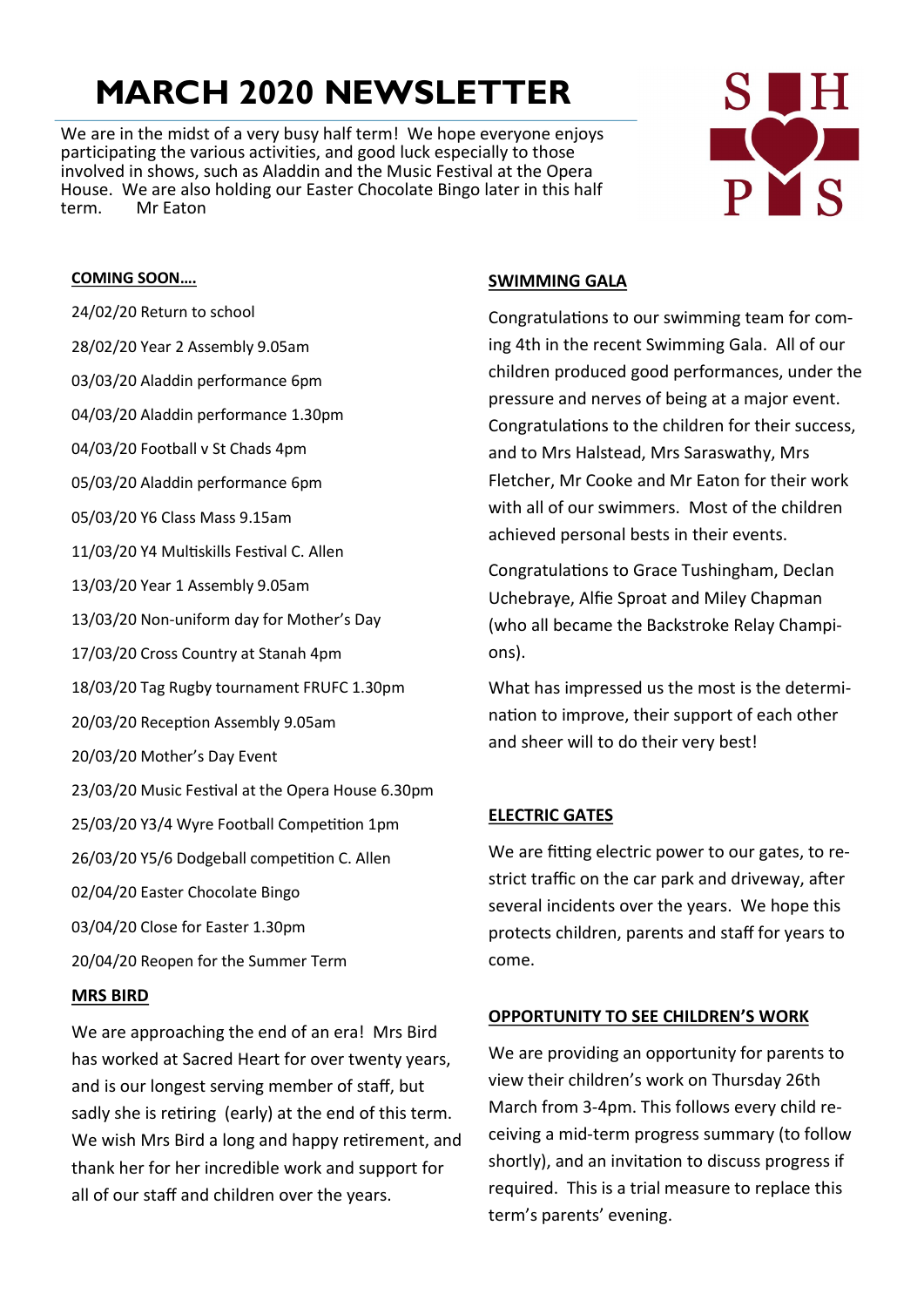### **MARCH 2020 NEWSLETTER**

### **ALADDIN!**

The performance dates (in school) are as follows:

### -**Tuesday 3rd March 6.00pm**

### **-Wednesday 4th March 1.30pm**

### **-Thursday 5th March 6.00pm**

# **PHOTOGRAPHS AND VIDEOS: We do not allow photographs and videos to be taken during any performances, including Aladdin, any concert, assembly, sports day or Nativities.**

Thank you to everyone for their understanding with this issue. This does allow the audience to relax and enjoy the performances more!

### **PARISH NEWS**

We have 11 children working towards their First Confession and First Holy Communion. Please keep them in your prayers. Please see Father Peter or Mrs Johnson if you have any queries regarding Holy Communion.

### **BLACKPOOL MUSIC FESTIVAL**

Thank you to Mrs Rae for all her hard work, with support from several staff, as she prepares the children for the Blackpool Music Festival on Monday 23rd March, at Blackpool Opera House.

# **CAR PARK USE– UNTIL ELECTRIC GATES INSTALLED**

Thank you to the vast majority of parents and grandparents for helping us make the car park a safer place for everyone. **The use of the car park is prohibited, unless you arrive before 8am to drop off for Breakfast Club and after 5pm to collect from After School Club**. Thank you for your cooperation, as it is much appreciated.

# **FRIENDS OF SACRED HEART**

We have several events planned over the next few months, including refreshments and a raffle at each Aladdin performance, a Mother's Day event and the Chocolate Bingo.

# **Y3/4 SPORTSHALL ATHLETICS**

Well done to our children competing in their first athletics event for the school, they competed brilliantly against the other local schools, with some excellent individual and relay performances, which bodes well for the future!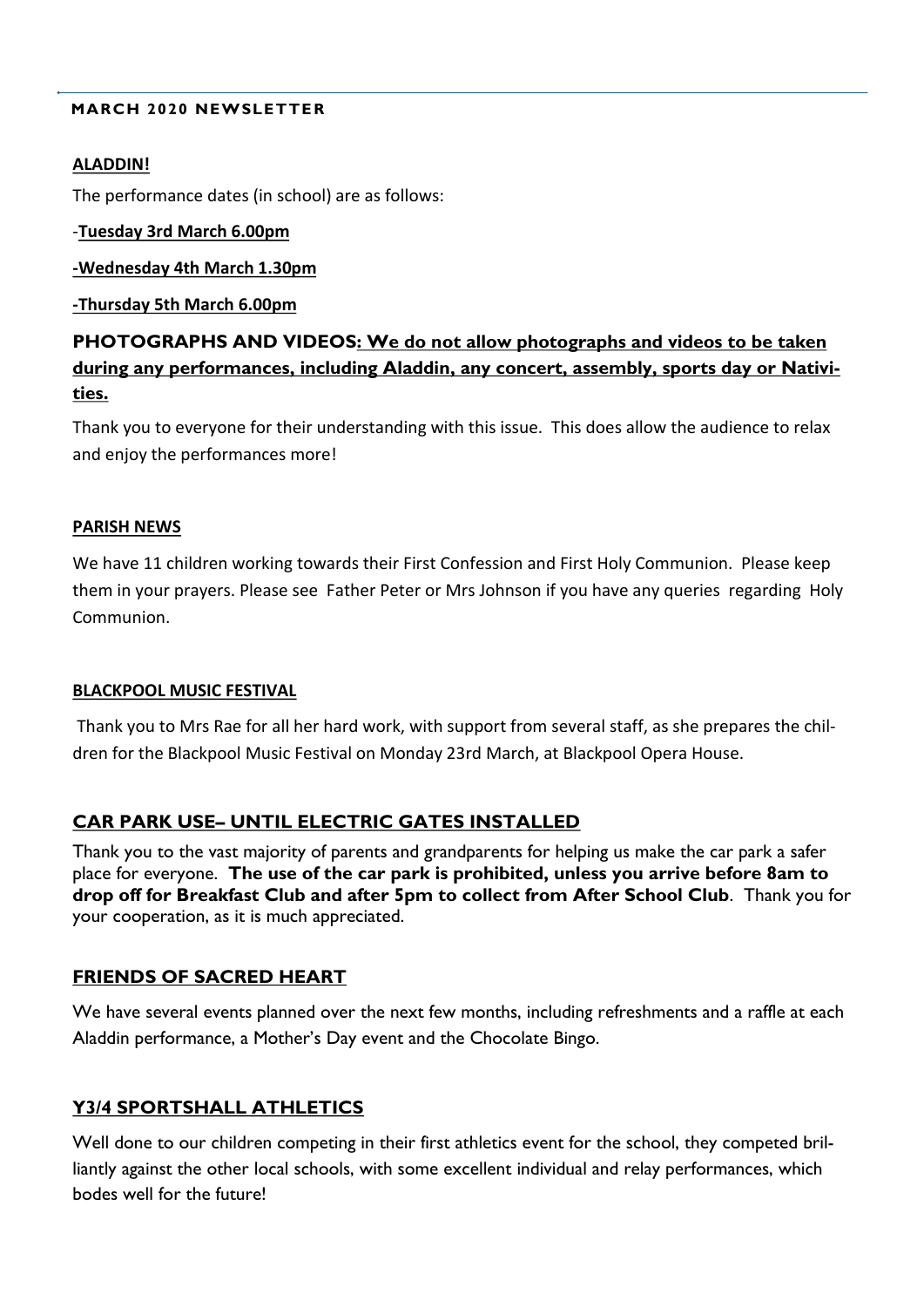# OTHER SCHOOL NEWS

# **BREAKFAST AND AFTER SCHOOL CLUB**

If you need childcare before or after school, please see the school office, or ring Mrs Porter direct on 07538924508. We have extended opening until 6pm. The cost of the morning session is £2.75 and the after school session is £5.50.

The Breakfast Club is open from 7.30am until school time, and children receive food and drinks at both the breakfast and after school clubs.

# **ABSENCES AND APPOINTMENTS**

In addition to no longer being allowed to authorise holiday absences, we are now expected to see evidence of appointments if your child requires a medical appointment during school time. Please contact school before 9.30am if your child is absent, otherwise the absence could be deemed unauthorised.

# **REMINDERS**

Articles of jewellery are not allowed in school, as they could cause injury to the wearer or another person. **Earrings** have been a constant source of argument and injury in the past. The Local Authority bans them for P.E. and swimming. The Governors of this school have ruled that **no jewellery, other than a wrist watch, can be worn in school. Shoes must be worn as standard uniform. Nail varnish is also not to be worn by children.**

# **LOST PROPERTY**

Please can all property and clothing belonging to your children have their names written or sewn in.

# **HAIR**

Please use plain hair bands and clips for children's hair. Fashion bows or headbands are not part of our school uniform. Please can long hair be tied back.

At Sacred Heart, Mohican hairstyles and shaved patterns into hair are not acceptable.

# **MEDICINES**

Please make sure that the medicines permission form has been completed if your child needs prescribed medicine in school. If you require a form (for prescribed medicines only), please contact the school office.

# **ADMISSIONS FOR FUTURE YEARS**

If you would like to add your child to the admissions list, please see the School Office, If you have a sibling of a child currently at Sacred Heart, it is still worth registering with us. We also hold registers of interest for 2021 and 2022.

# **NON-UNIFORM DAY**

We are holding a non-uniform day for the children on Friday 13th March, in advance of our Mother's Day event. The 'payment' is to bring a present for the event, which is on the following Friday, where children will buy a present (which is wrapped for them) for £2.